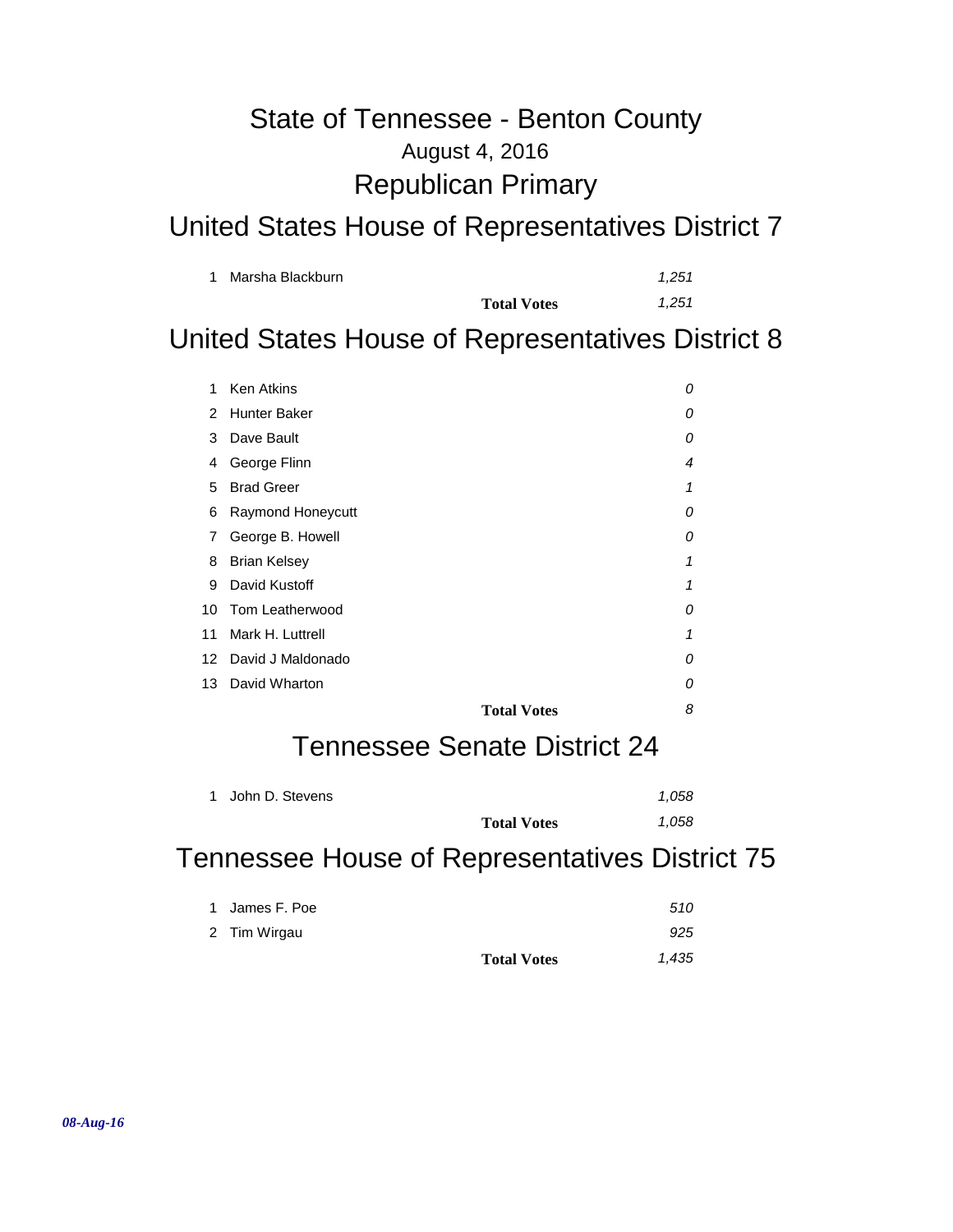# August 4, 2016 State of Tennessee - Benton County Democratic Primary

# United States House of Representatives District 7

| 1 | <b>Tharon Chandler</b>                                |                              | 568 |
|---|-------------------------------------------------------|------------------------------|-----|
|   |                                                       | <b>Total Votes</b>           | 568 |
|   | United States House of Representatives District 8     |                              |     |
| 1 | Gregory Alan Frye                                     |                              | 0   |
| 2 | <b>Rickey Hobson</b>                                  |                              | 5   |
|   |                                                       | <b>Total Votes</b>           | 5   |
|   |                                                       | Tennessee Senate District 24 |     |
| 1 | No Candidate Qualified                                |                              | 0   |
|   |                                                       | <b>Total Votes</b>           | 0   |
|   | <b>Tennessee House of Representatives District 75</b> |                              |     |

| 1 Daniel Powell |                    | 627 |
|-----------------|--------------------|-----|
|                 | <b>Total Votes</b> | 627 |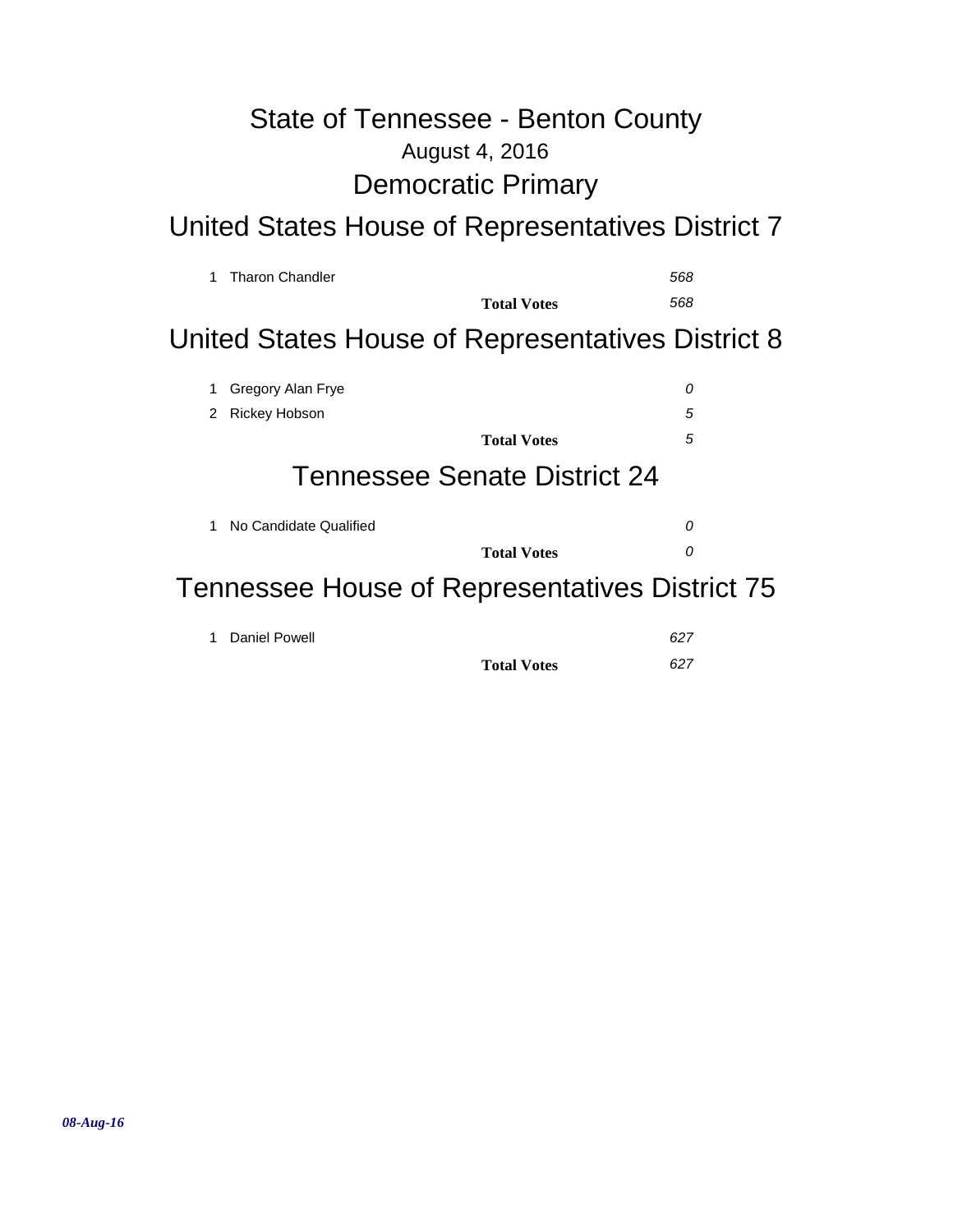# August 4, 2016 State of Tennessee - Benton County County General Assessor of Property

| 1 | Jeremy Peach - Republican       | 375   |
|---|---------------------------------|-------|
| 2 | Lynne Cagle - Democratic        | 725   |
| 3 | Ryan Hall - Independent         | 864   |
| 4 | Sherry Hensley - Independent    | 574   |
|   | <b>Total Votes</b>              | 2,538 |
|   | <b>School Board District 1</b>  |       |
| 1 | Betty Jo Douglas - Independent  | 291   |
|   | <b>Total Votes</b>              | 291   |
|   | <b>School Board District 2</b>  |       |
| 1 | Robert Livingston - Independent | 370   |
|   | <b>Total Votes</b>              | 370   |
|   | <b>School Board District 3</b>  |       |
|   |                                 |       |
| 1 | Tim Hyatt - Independent         | 344   |
|   | <b>Total Votes</b>              | 344   |
|   | <b>School Board District 4</b>  |       |
| 1 | Judy Arnold - Independent       | 320   |
|   | <b>Total Votes</b>              | 320   |
|   | <b>School Board District 5</b>  |       |
| 1 | Joey Cooper - Independent       | 358   |
|   | <b>Total Votes</b>              | 358   |
|   | <b>School Board District 6</b>  |       |
| 1 | Keith Peach - Independent       | 374   |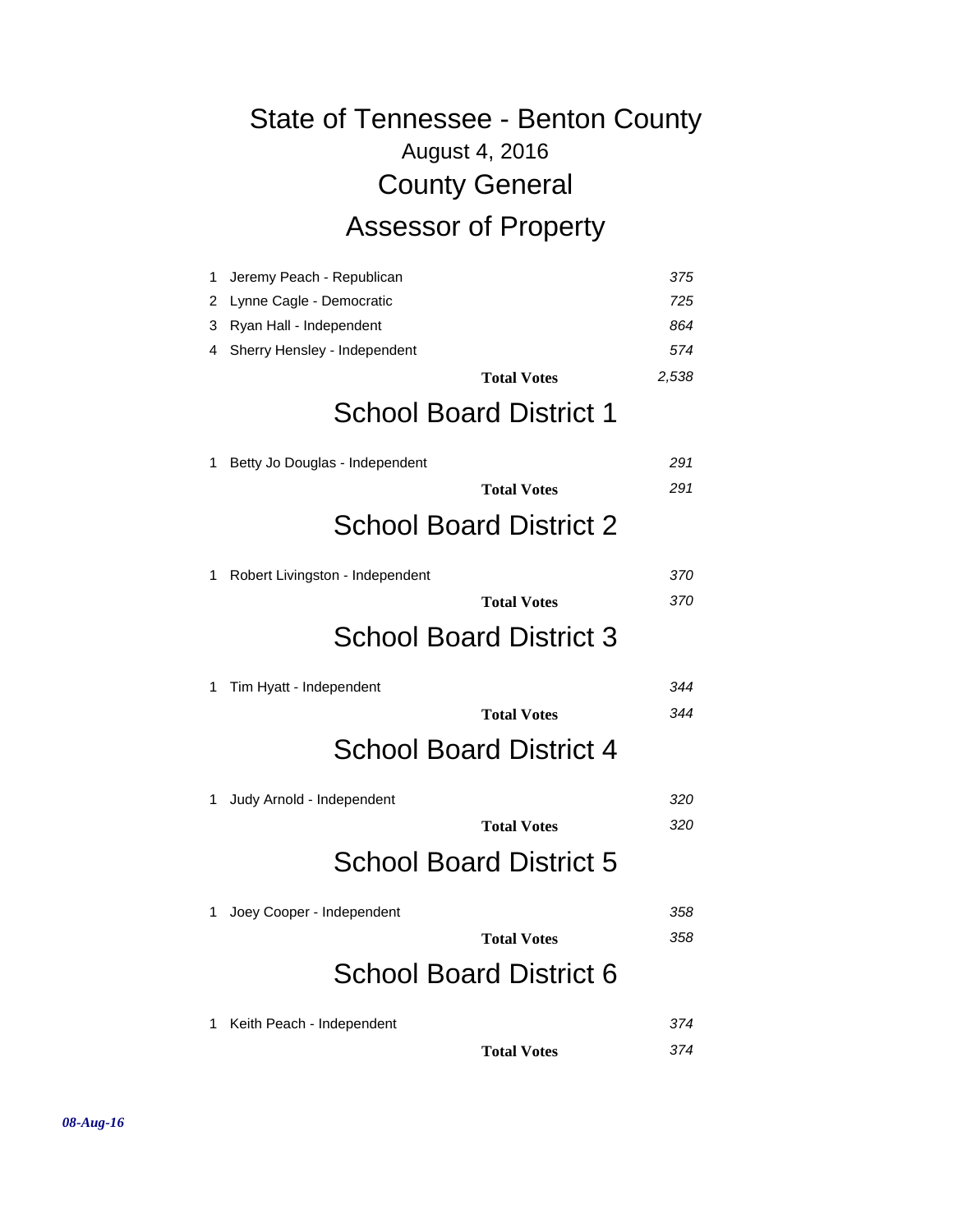### August 4, 2016 State of Tennessee - Benton County Judicial Retention Supreme Court 1 Retain - Jeffrey S. Bivins *1,157* 2 Replace - Jeffrey S. Bivins *605* **Total Votes** *1,762* Supreme Court 1 Retain - Holly Kirby *1,126* 2 Replace - Holly Kirby *608* **Total Votes** *1,734* Supreme Court 1 Retain - Roger A. Page *1,118* 2 Replace - Roger A. Page *588* **Total Votes** *1,706* Court of Appeals - Western Division 1 Retain - Kenny Armstrong *1,129* 2 Replace - Kenny Armstrong *567* **Total Votes** *1,696* Court of Appeals - Western Division 1 Retain - Brandon O. Gibson *1,106* 2 Replace - Brandon O. Gibson *575* **Total Votes** *1,681* Court of Appeals - Western Division 1 Retain - Arnold B. Goldin *1,102* 2 Replace - Arnold B. Goldin *578* **Total Votes** *1,680* Court of Criminal Appeals - Eastern Division 1 Retain - Robert H. Montgomery, Jr. *1,097*

| 2 Replace - Robert H. Montgomery, Jr. |                    | 572   |
|---------------------------------------|--------------------|-------|
|                                       | <b>Total Votes</b> | 1,669 |